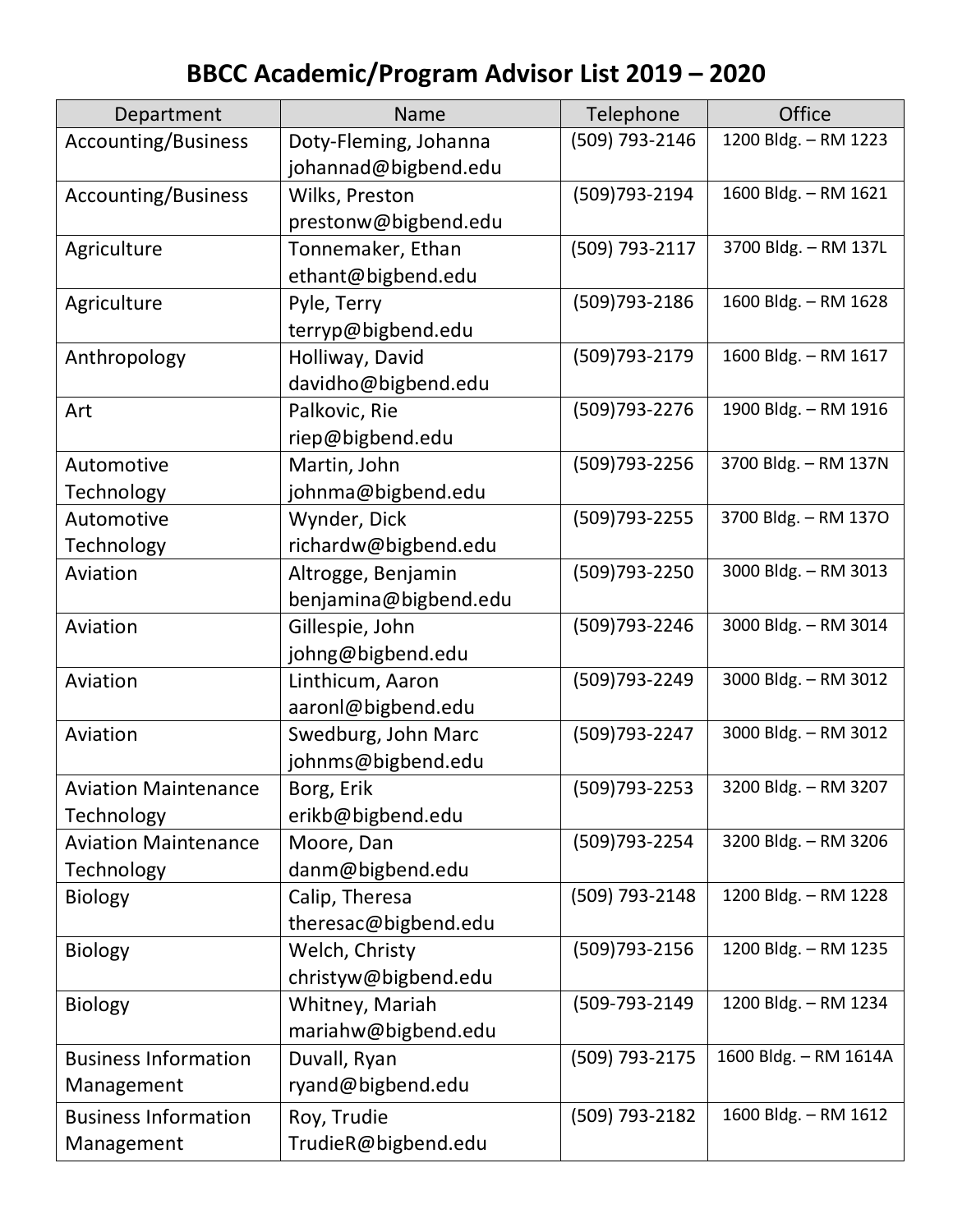| Chemistry                    | Bauer, Sarah<br>sarahb@bigbend.edu     | (509)793-2151    | 1200 Bldg. - RM 1223 |
|------------------------------|----------------------------------------|------------------|----------------------|
| Chemistry                    | Groce, Lindsay<br>lindsayg@bigbend.edu | (509) 793 - 2157 | 1200 Bldg.- RM 1223  |
| <b>Commercial Driver's</b>   | Garza, Guillermo                       | (509) 793 - 2221 | 1500 Bldg. - RM 1538 |
| License (CDL)                | guillermog@bigbend.edu                 |                  |                      |
| <b>Computer Science</b>      | Wanner, Arthur                         | (509) 793-2080   | 1500 Bldg. - RM 1504 |
|                              | arthurw@bigbend.edu                    |                  |                      |
| <b>Computer Science</b>      | Willingham, Tom<br>tomw@bigbend.edu    | (509) 793-2321   | 1500 Bldg - RM 1505  |
|                              |                                        | (509) 793-2030   | 1400 Bldg. - RM 1477 |
| Counseling/Advising          | Garza, Jaime<br>jaimega@bigbend.edu    |                  |                      |
| Counseling/Advising          | Gephart, Heidi                         | (509) 793-2029   | 1400 Bldg. - RM 1476 |
|                              | heidig@bigbend.edu                     |                  |                      |
| Counseling/Advising          | Zavala-Lopez, MariAnne                 | (509) 793-2028   | 1400 Bldg. - RM 1470 |
|                              | mariannez@bigbend.edu                  |                  |                      |
| <b>Criminal Justice</b>      | Leonard, Ryann                         | (509) 793 - 2183 | 1600 Bldg. - RM 1622 |
|                              | ryannl@bigbend.edu                     |                  |                      |
| <b>Developmental Studies</b> | Ernette, Dawnne                        | (509) 793-2360   | 1800 Bldg. - RM 1833 |
|                              | dawnnee@bigbend.edu                    |                  |                      |
| <b>Developmental Studies</b> | Olson, Zach                            | (509) 793 - 2362 | 1800 Bldg. - RM 1834 |
|                              | ZachO@bigbend.edu                      |                  |                      |
| <b>Disability Support</b>    | Guzman, André                          | (509) 793-2077   | 1400 Bldg. - RM 1483 |
| <b>Services</b>              | andreg@bigbend.edu                     |                  |                      |
| Early Childhood              | Nighswonger, Jenny                     | (509) 793 - 2216 | 3700 Bldg. - RM 137Q |
| Education                    | jennyn@bigbend.edu                     |                  |                      |
| Economics                    | Pyle, Terry                            | (509) 793-2186   | 1600 Bldg. - RM 1628 |
|                              | terryp@bigbend.edu                     |                  |                      |
| Education                    | Reeves, Michele                        | (509) 793-2330   | 3700 Bldg. - RM 137P |
|                              | micheler@bigbend.edu                   |                  |                      |
| Engineering                  | Hamm, Jim                              | (509) 793-2147   | 1200 Bldg. - RM 1236 |
|                              | jimh@bigbend.edu                       |                  |                      |
| English                      | Palumbo, Allison                       | (509) 793-2178   | 1600 Bldg. - RM 1627 |
|                              | allisonp@bigbend.edu                   |                  |                      |
| English                      | <b>Sullivan Matthew</b>                | (509) 793-2367   | 1900 Bldg. - RM 1918 |
|                              | matthews@bigbend.edu                   |                  |                      |
| English                      | Twohy, Sean                            | (509) 793 - 2188 | 1600 Bldg. - RM 1617 |
|                              | SeanT@bigbend.edu                      |                  |                      |
| Foreign Language             | Leavitt, Angela                        | (509) 793-2187   | 1600 Bldg. - RM 1625 |
|                              | angelal@bigbend.edu                    |                  |                      |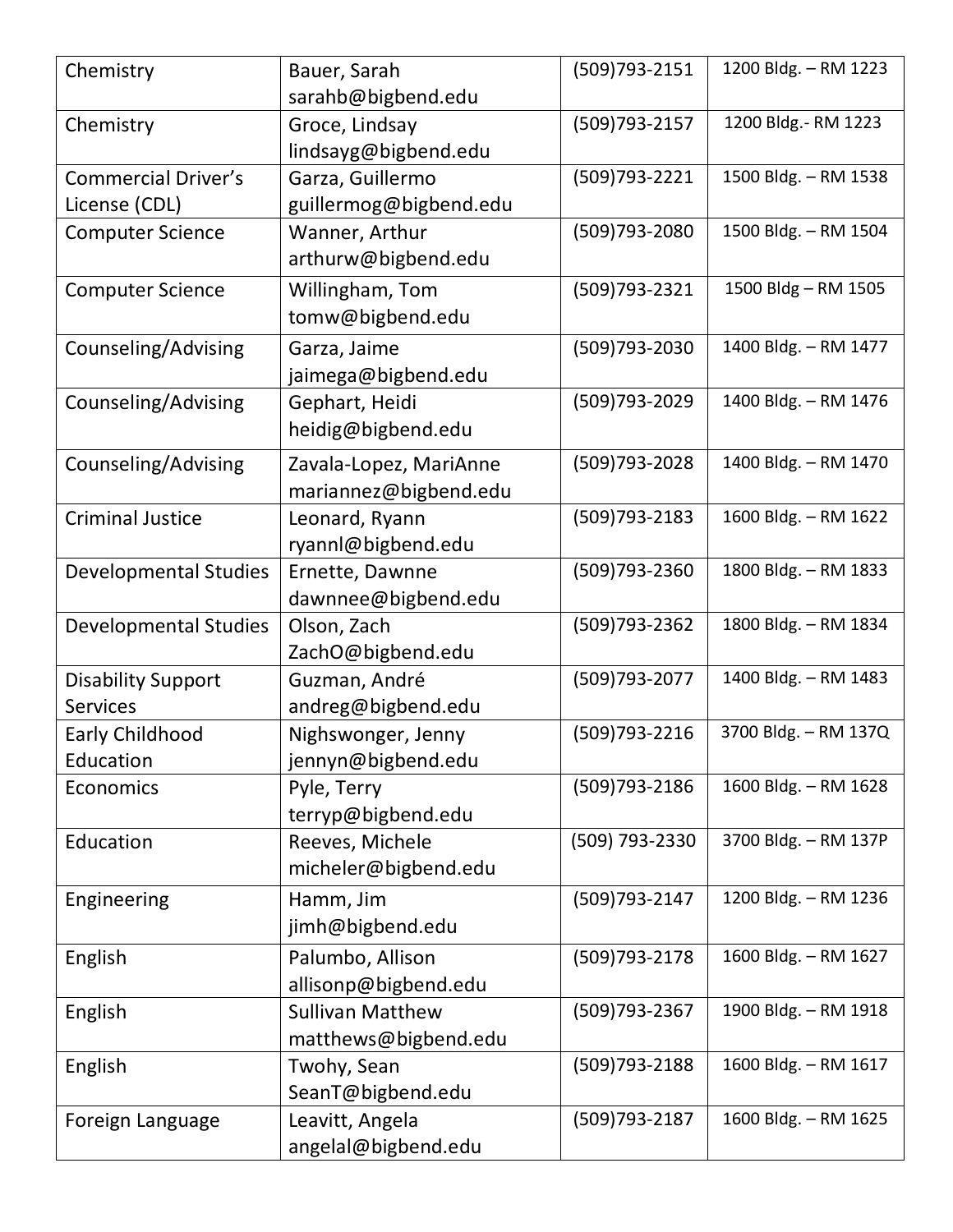| History                                     | Quitadamo, Jody<br>jodyq@bigbend.edu | (509) 793-2177   | 1600 Bldg. - RM 1623  |
|---------------------------------------------|--------------------------------------|------------------|-----------------------|
| History                                     | <b>Riley Chris</b>                   | (509) 793-2184   | 1600 Bldg. - RM 1626  |
|                                             | chrisr@bigbend.edu                   |                  |                       |
| Homeland Security &                         | Leonard, Ryann                       | (509) 793 - 2183 | 1600 Bldg. - RM 1622  |
| Emergency                                   | ryannl@bigbend.edu                   |                  |                       |
| Management                                  |                                      |                  |                       |
| <b>Industrial Systems</b>                   | Ayers, James                         | (509) 793 - 2265 | 3700 Bldg. - RM 137G  |
| Technology - Electrical                     | jamesa@bigbend.edu                   |                  |                       |
| <b>Industrial Systems</b>                   | Baker, Gary                          | (509) 793-2114   | 3700 Bldg. - RM 137J  |
| Technology - Maintenance<br>& Manufacturing | garyb@bigbend.edu                    |                  |                       |
| <b>Industrial Systems</b>                   | Sharifi, Reza                        | (509) 793-2264   | 3700 Bldg. - RM 1371  |
| Technology - Maintenance<br>& Manufacturing | rezas@bigbend.edu                    |                  |                       |
| <b>Mathematics</b>                          | Abed, Salah                          | (509) 793 - 2145 | 1200 Bldg. - RM 1222  |
|                                             | salaha@bigbend.edu                   |                  |                       |
| Mathematics                                 | Doty-Fleming, Johanna                | (509) 793-2146   | 1200 Bldg. - RM 1223  |
|                                             | johannad@bigbend.edu                 |                  |                       |
| Mathematics                                 | Fleming, Eric                        | (509) 793-2153   | 1200 Bldg. - RM 1251C |
|                                             | ericf@bigbend.edu                    |                  |                       |
| <b>Mathematics</b>                          | Mayhugh, David                       | (509) 793 - 2152 | 1200 Bldg - RM 1251A  |
|                                             | davidm@bigbend.edu                   |                  |                       |
| Mathematics                                 | Wallace, Tyler                       | (509)793-2150    | 1200 Bldg - RM 1238   |
|                                             | tylerw@bigbend.edu                   |                  |                       |
| <b>Medical Assistant</b>                    | Pruneda, Vanessa                     | (509) 793 - 2072 | 1700 Bldg. - RM 1430  |
|                                             | vanessap@bigbend.edu                 |                  |                       |
| <b>Medical Simulation</b>                   | Borschowa, Dana                      | (509) 793-2125   | 1700 Bldg. - RM 1703  |
|                                             | DanaB@bigbend.edu                    |                  |                       |
| <b>Nursing</b>                              | Gonzalez-Aller, Mercedes             | (509)793-2136    | 1700 Bldg. - RM 1705  |
|                                             | mercedesg@bigbend.edu                |                  |                       |
| <b>Nursing</b>                              | Reames-Zilliox, Jennifer             | (509)793-2138    | 1700 Bldg. - RM 1712  |
|                                             | Jenrz@bigbend.edu                    |                  |                       |
| Philosophy                                  | Knepp, Dennis                        | (509)793-2190    | 1600 Bldg. - RM 1629  |
|                                             | dennisk@bigbend.edu                  |                  |                       |
| <b>Physics</b>                              | Hamm, Jim                            | (509) 793-2147   | 1200 Bldg. - RM 1236  |
|                                             | jimh@bigbend.edu                     |                  |                       |
| <b>Political Science</b>                    | Quitadamo, Jody                      | (509) 793-2177   | 1600 Bldg. - RM 1623  |
|                                             | jodyq@bigbend.edu                    |                  |                       |
| <b>Political Science</b>                    | Riley, Chris                         | (509) 793-2184   | 1600 Bldg. - RM 1626  |
|                                             | chrisr@bigbend.edu                   |                  |                       |